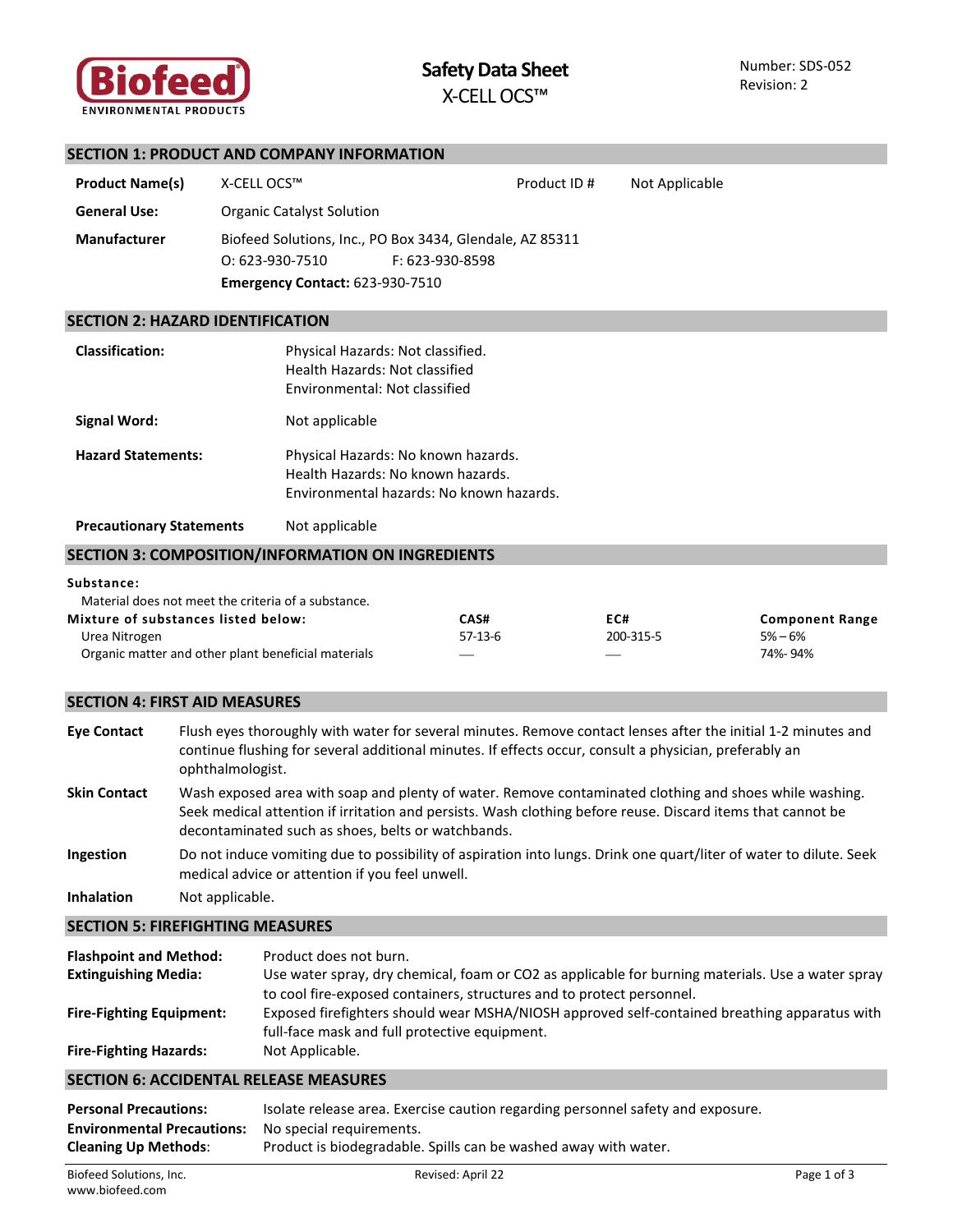

## **SECTION 7: HANDLING AND STORAGE**

- **Handling:** No special precautions are required. Wash hands at end of shift or before eating or using restroom. Wear gloves to avoid prolonged or repeated contact. Use good hygiene practices when handling product, including changing and laundering work clothes after use.
- **Storage:** Keep products in labeled and in original container. Store at 50 95 °F / 10 35 °C. Do not store in direct sunlight. Product may degrade when held at temperatures above 195 °F / 90 °C. Do not transfer into food or drink containers.

### **SECTION 8: EXPOSURE CONTROL AND PERSONAL PROTECTION**

| <b>Exposure Control</b>        | <b>OSHA PEL: Not established.</b><br><b>ACGIH TLV-TWA: Not established.</b>                                                        |
|--------------------------------|------------------------------------------------------------------------------------------------------------------------------------|
| <b>Engineering Controls</b>    | Not normally required                                                                                                              |
| <b>Eye and Face Protection</b> | Not required. Wear glasses or goggles as a safety measure when working with material; use a<br>face shield if splashing is likely. |
| <b>Skin Protection</b>         | Not required. Wear gloves or other protective clothing to avoid prolonged or repeated contact.                                     |
| <b>Respiratory Protection</b>  | Not required.                                                                                                                      |

### **SECTION 9: PHYSICAL AND CHEMICAL PROPERTIES**

| <b>Appearance/Physical State:</b>        | Brown liquid       |
|------------------------------------------|--------------------|
| <b>Upper/Lower Flammability:</b>         | Not Applicable     |
| Odor:                                    | Mild Ammonia       |
| <b>Vapor Pressure:</b>                   | Not Determined     |
| <b>Odor Threshold:</b>                   | Not Determined     |
| <b>Vapor Density (Air-=1):</b>           | Not Determined     |
| pH:                                      | pH range 7.2 – 8.2 |
| <b>Relative Density:</b>                 | 9.9 lbs per gallon |
| <b>Melting/Freezing Point:</b>           | 19°F / -7°C        |
| Solubility:                              | Soluble in water   |
| <b>Initial Boiling Point:</b>            | 220°F / 105°C      |
| <b>Boiling Range:</b>                    | Not Applicable     |
| <b>Flash Point:</b>                      | Not Applicable     |
| <b>Evaporation Rate:</b>                 | Not Determined     |
| Flammability (solid, gas):               | Not Applicable     |
| Partition Coefficient (n-octanol/water): | Not Determined     |
| <b>Auto-ignition Temperature:</b>        | Not Applicable     |
| <b>Decomposition Temperature:</b>        | Not Determined     |
| Viscosity (cSt, 40°C):                   | Not Determined     |

#### **SECTION 10: STABILITY AND REACTIVITY**

| <b>Chemical Stability:</b>       | Stable           |
|----------------------------------|------------------|
| Other:                           |                  |
| <b>Hazardous Reactions:</b>      | None known       |
| <b>Conditions to Avoid:</b>      | High temperature |
| <b>Hazardous Decomposition:</b>  | None known       |
| <b>Hazardous Polymerization:</b> | Will not occur   |
|                                  |                  |